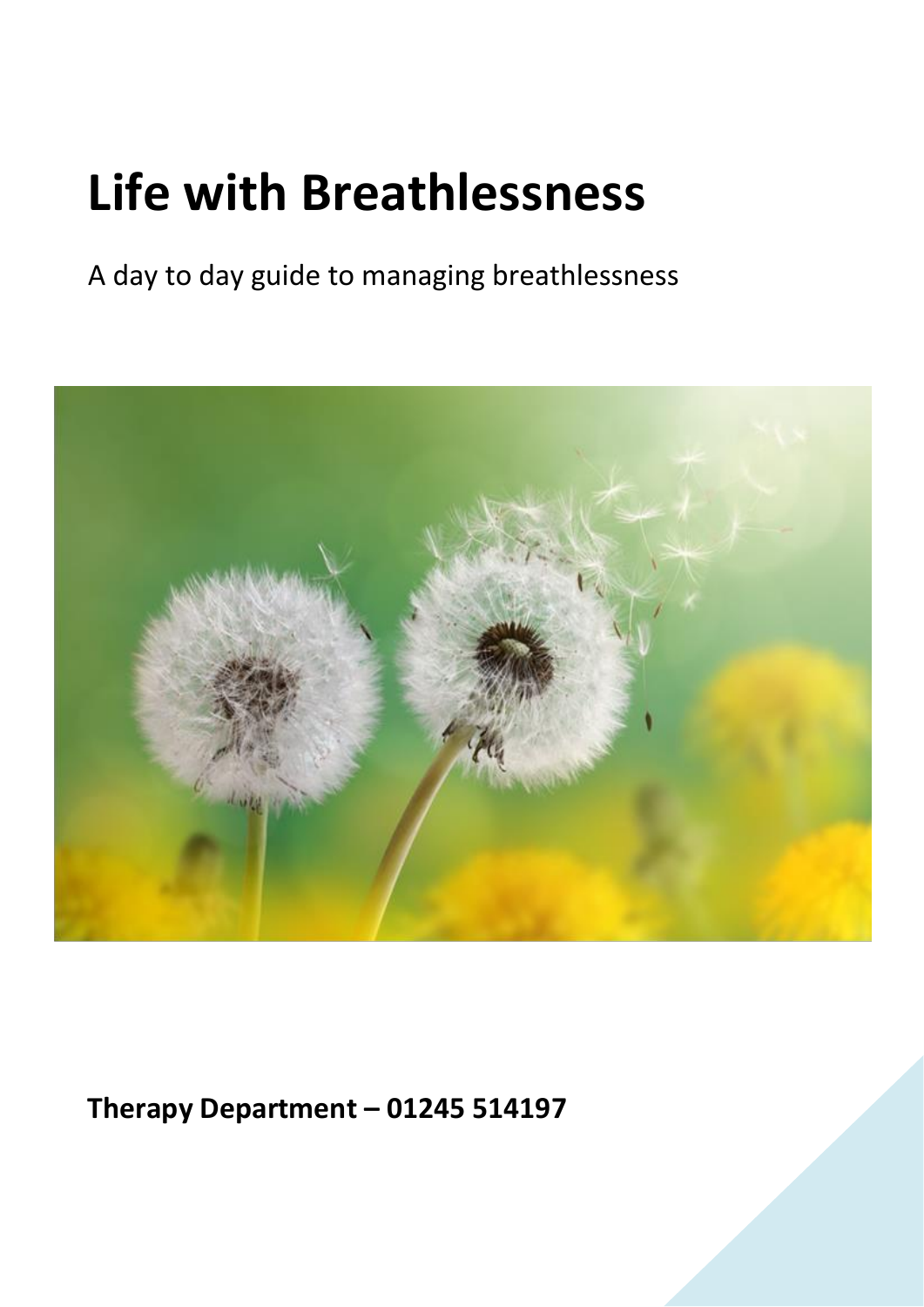### **Introduction**

Breathlessness is a normal response to physical activity because our muscles need more oxygen when they are moving. People with lung conditions can become more breathless at very low levels of exertion. Breathlessness can be a challenging symptom to live with and can be very limiting; however, there are strategies you can use to make living with it easier.

Learning how to have some control over difficult symptoms can reduce their impact on your life. This booklet is split into eight sections, which provide you with further information on coping strategies to allow you to live well with breathlessness.

### **Contents**

- 1. Positions of Ease
- 2. Breathing Techniques
- 3.Activities of Daily Living
- 4.Mindfulness and Relaxation
- 5. Exercise
- 6. Smartphone Apps
- 7.Medication
- 8. Services in the Mid Essex Area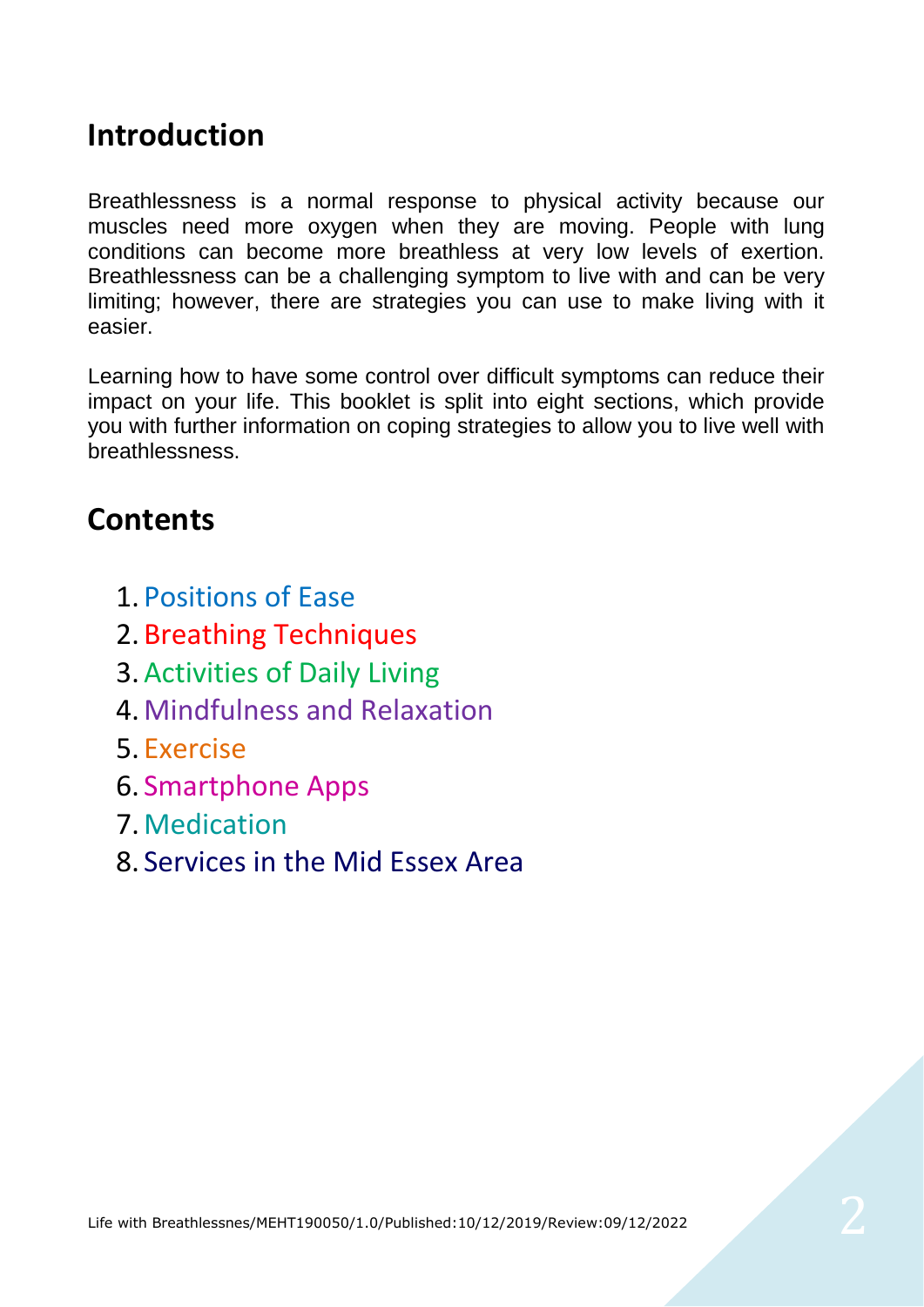### **1. Positions of Ease**

#### **Sitting**

• Practice sitting in a chair leaning forwards, with your elbows supported on your knees or the arms of a chair, or resting on a table.



#### **Standing**

- Practice leaning forwards with your elbows resting on a counter top, shopping trolley or chair.
- Practice leaning sideways or back against a wall or door frame. You may let your arms hang or rest your thumbs in your pocket or belt loops.



#### **High Side Lying**

• Practice lying in bed on your side, with your upper body raised on pillows.



Images taken from St Barnabas Hospice Care website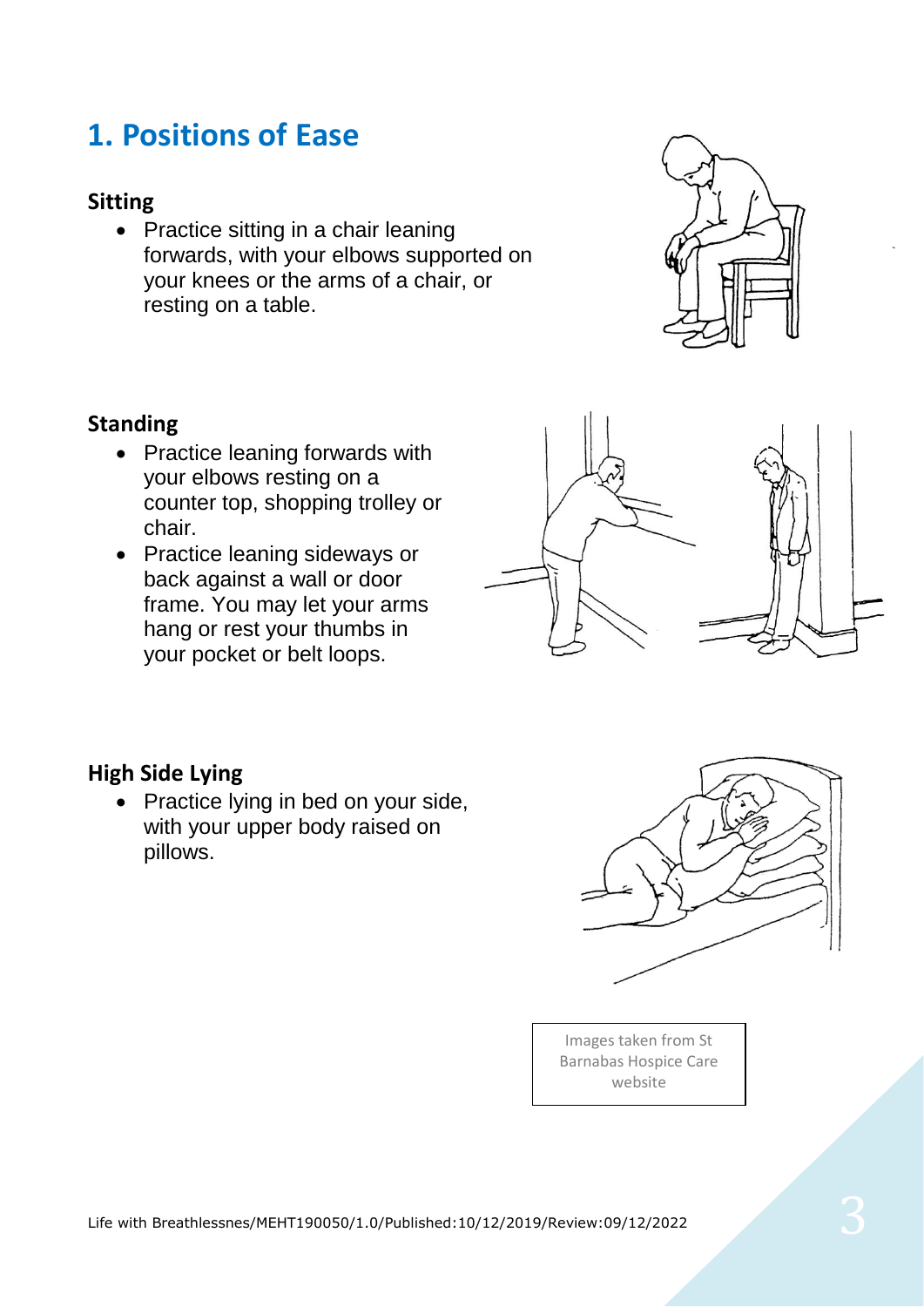### **2. Breathing Techniques**

You may find yourself breathless completing daily tasks. Feeling short of breath can make you panic. It is important to try to relax and remember that your breathing will settle. You can use some of the techniques below to help. Your physiotherapist can advise you on this.

#### **Breathing Control**

Sit comfortably or use one of the 'Positions of Ease' suggested above. Place one hand on your abdomen

Breathe in through your nose, and feel your abdomen push outwards Focus on relaxing the muscles in your neck and shoulders

Breathe out through your mouth (you may use Pursed Lip Breathing – described below)

Try to make the out breath longer than the in breath. You can use this in conjunction with Visualisation below.

#### **Visualisation**

You can use the 'Window Technique' to help control your breathing.

We breathe out for twice as long as we breathe in. For example: breathe in for the shorter sides, breathe out for the longer sides (follow the arrows below).

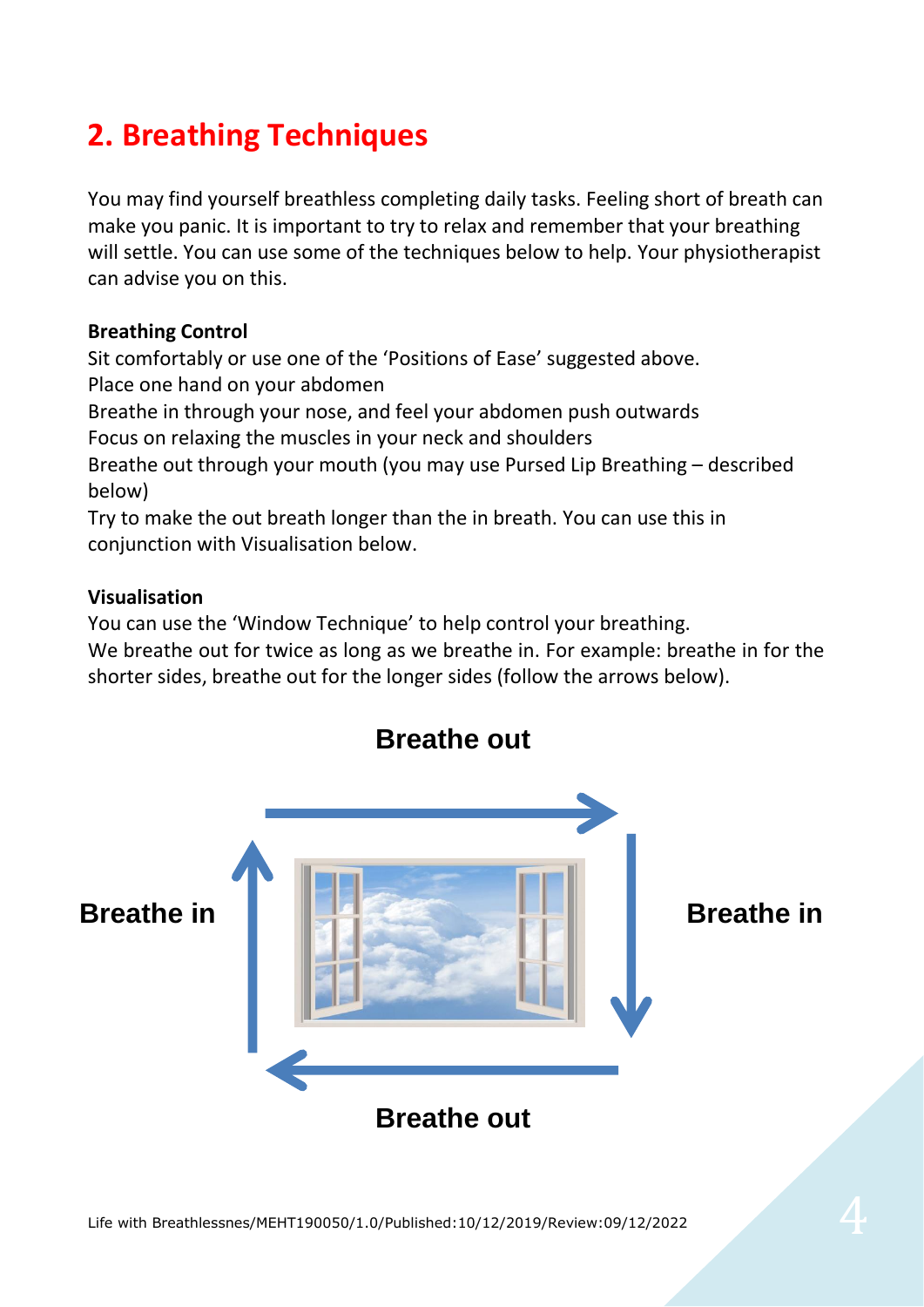#### **Pursed Lip Breathing**

Can be used whenever you feel breathless, and in any task.

Breathe out slowly, with your lips in a pursed position, as if you are blowing out a candle.

#### **Blow as you Go**

Exhale as you exert yourself. For example when lifting a heavy item, breathe in before you lift, and breathe out as you lift the item. This can be used with 'Pursed Lip Breathing'.



Image taken from Cleveland Clinic Website

#### **Paced Breathing**

This technique is best used when you are being active. It can be used with 'Blow as you Go' and 'Pursed Lip Breathing'.

It is about counting as you do an activity. You will work out which numbers work for you.

*For example:*

*Climbing Stairs - breathe in for one step, breathe out for one step (in for 1, out for 1)*

*Walking – breathe in for one step, breathe out for three steps (in for 1, out for 3).*



#### **Fan Therapy**

The draft from a hand held fan can help ease the feeling of breathlessness. Let the cool air blow towards your mouth and nose. Alternatively, use the breeze from an open window.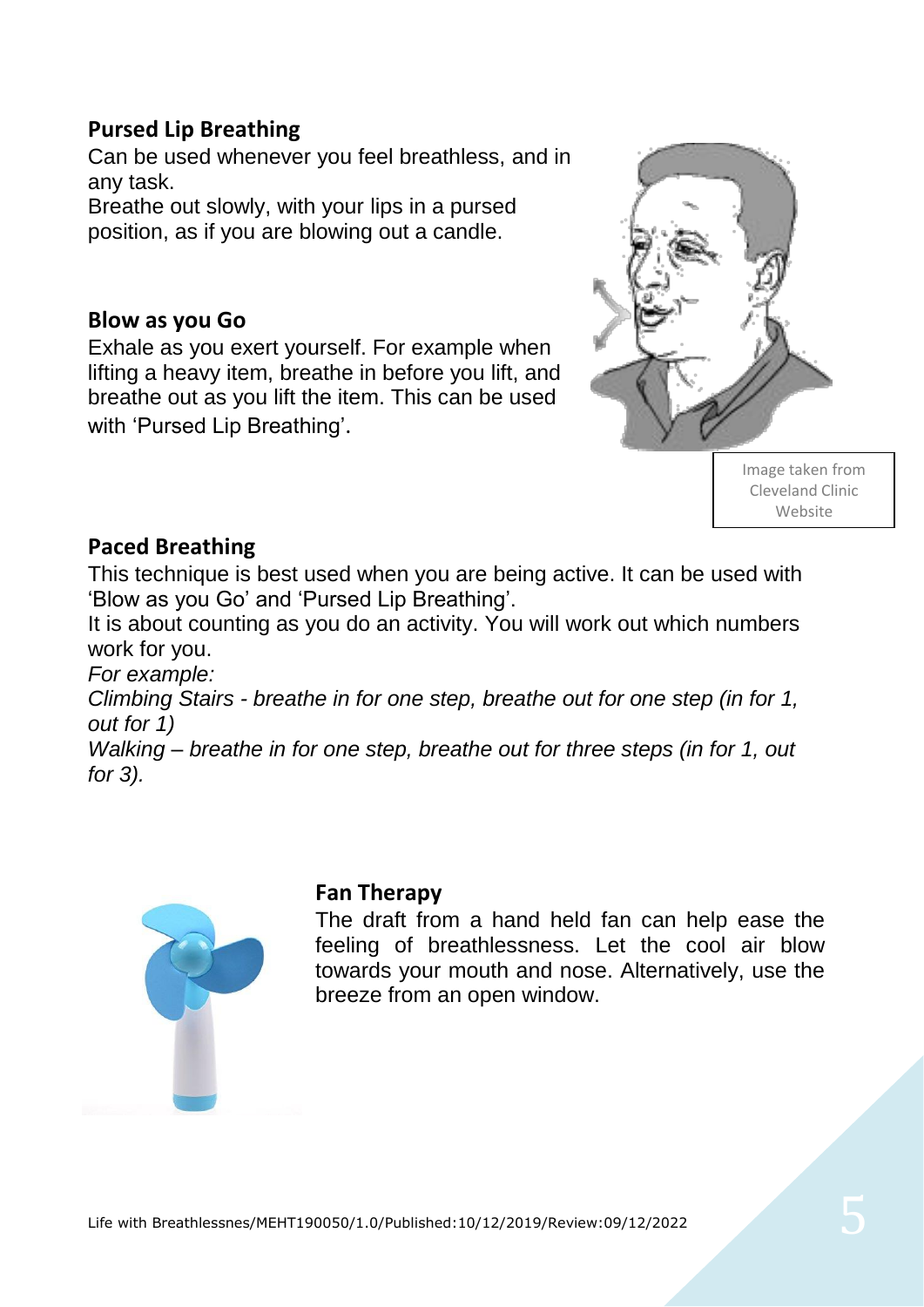### **3. Activities of Daily Living**

When you are breathless everyday activities can sometimes feel overwhelming. Some of the following tips may help.

#### **Energy levels**

Learn to understand your energy levels and try to get to

know your limits. Think about how much energy you have to use each day. Some people imagine having a jug of energy or liken their energy levels to a battery. Consider what you would like to use your energy on, but always leave something in the jar so that it is never empty. Even if you make the best plans, there is always a chance that something unexpected might crop up that uses more energy.

**Using the 3 P's (Prioritisation, Planning and Pacing) can help you conserve energy, manage breathlessness and cope better with your daily activities.** 

# Prioritise

Prioritise your energy for enjoyable activities to help maintain your quality of life. Choose the "must do" tasks for the day. Leave less important tasks for another day or ask for help.

## Plan

Plan your week so that you can balance activity with rest periods. Schedule appointments for times best for you. Try to avoid rushing to reduce the feeling of being anxious, breathless and fatiqued.

Pace

Pace your activities and take a rest between tasks. Working at a slower pace will use less oxygen and less energy which means that you will get less breathless. Use pacing techniques on slopes and stairs.

> Image taken from http://www.thebreatheprog ramme.co.uk /managingbreathlessness/





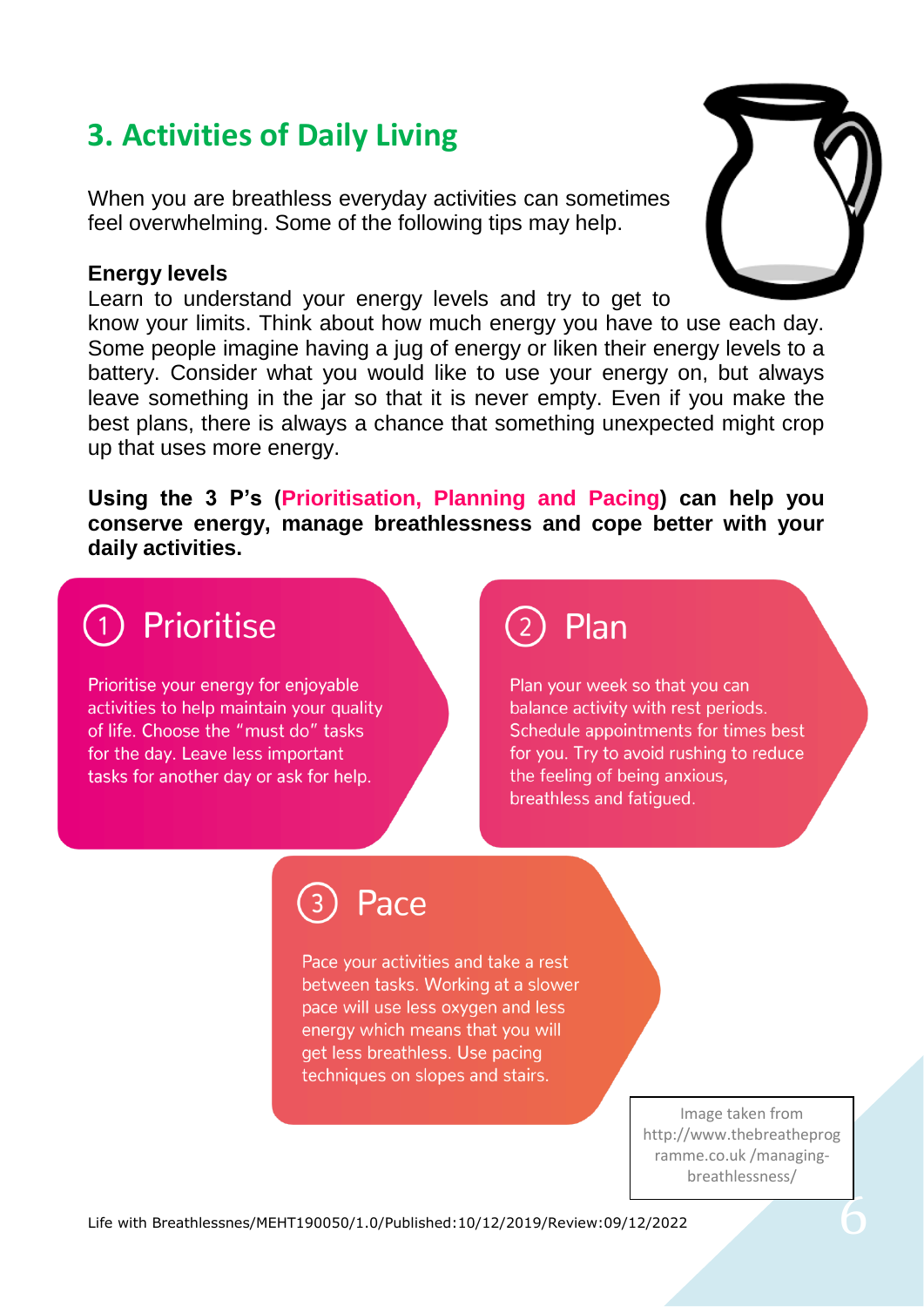#### **Around the House**

Try to avoid too much bending and twisting which can be tiring. Don't sit or stand in the same position for too long without changing your position. Think about trying to organise your home so that things are easily accessible. For example, putting a chair in a hallway or on a stair landing so you can rest when walking between rooms, or arranging your kitchen with frequently used items stored at waist height, so you don't have to bend or stretch to cupboards or shelves.



**Dressing** *-* Sit down when dressing to reserve energy. Choose loose-fitting clothes, especially around the waist and chest. Bring your feet up to put on socks, tights and shoes, as bending down can make you breathless.

When you undress, don't hold your breath as you take clothes over your head. Take your arms out of your top first, then quickly slip it over your head.

**Bathing** *-* Bathrooms can become warm and quickly fill with steam. When bathing, open a window or leave the door slightly open.

Once you're undressed, sit at the side of the bath and slowly lift in one leg at a time. After bathing, let the water drain out before you get out. Keep the water warm but not too hot. If you shower, try to keep the spray away from your face. Sit safely on a shower seat or perching stool in the shower if there's enough space. See next page for 'Equipment and Aids'.

A large towel wrapped around you, or a bathrobe, will help you get dry without vigorous rubbing and patting. Keep sitting down while you dry off.

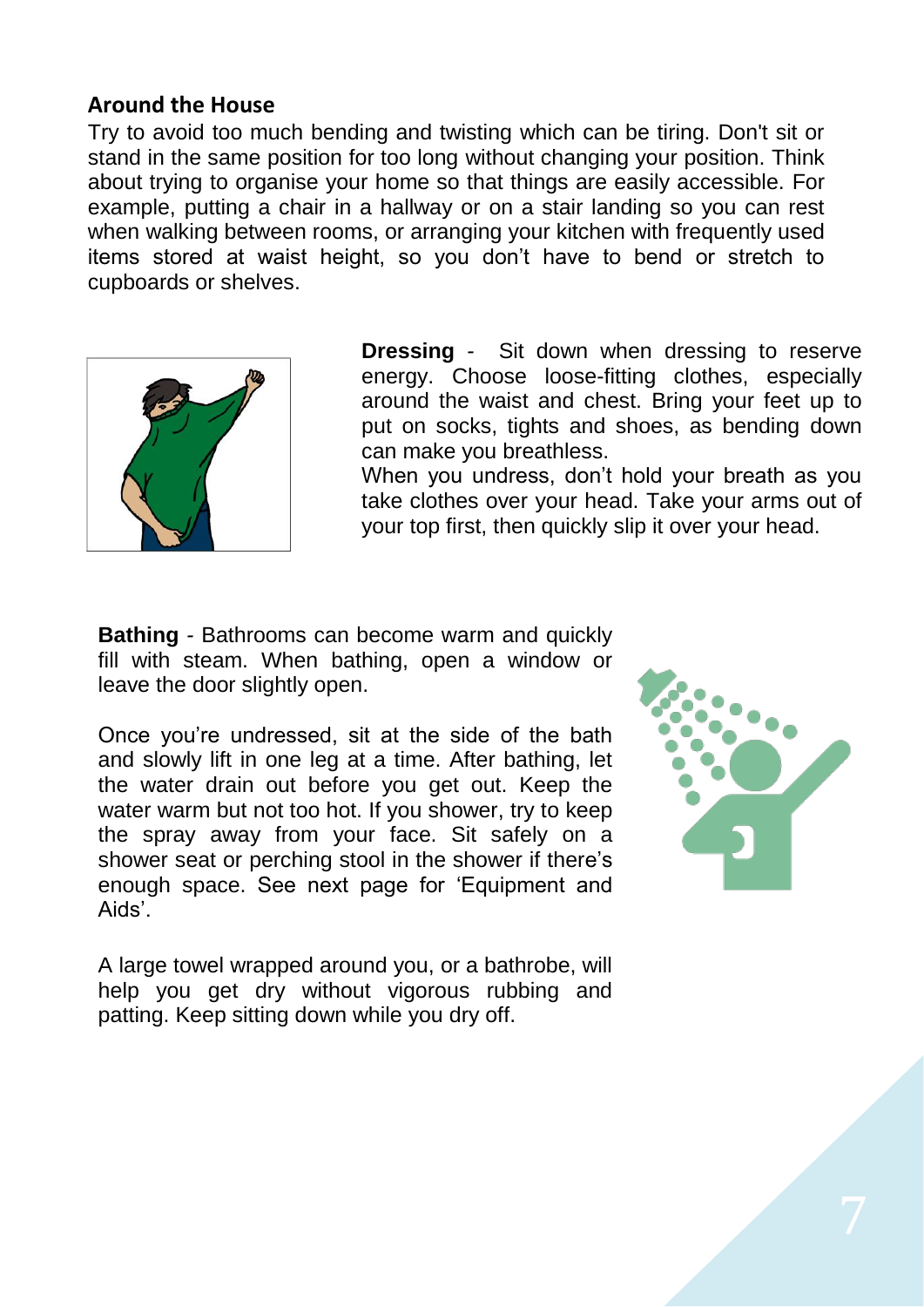

**Going to the toilet** *-* If you have difficulty getting to the toilet, a urine bottle or commode (portable toilet seat and bowl) can help.

**Equipment and aids** - such as grab rails, a raised toilet seat and a bath board can make bathing and going to the toilet easier. Equipment can be purchased or loaned from the Red Cross, you can contact your GP for a referral to be advised by an occupational therapist in the community or speak to your occupational therapist on the ward in hospital.

**Eating** – breathlessness will use more energy; therefore it is important to maintain a healthy appetite.

If you get breathless while eating, take frequent small meals, rather than one large one or eat smaller mouthfuls. It can also help to avoid foods that are difficult to chew, add sauces when possible and drink sips of fluid frequently to avoid becoming dehydrated. If you have any concerns, speak with your GP.





**Walking and climbing stairs** – Consider 'Paced Breathing' (page 4). Move at a comfortable pace, take the steps slowly, one at a time and avoid holding your breath.

Use walking aids if they help you. You can discuss this with your physiotherapist or occupational therapist on the ward.

Ensure you stop and rest whenever you need to, it can help to have resting points at the top and bottom of the stairs.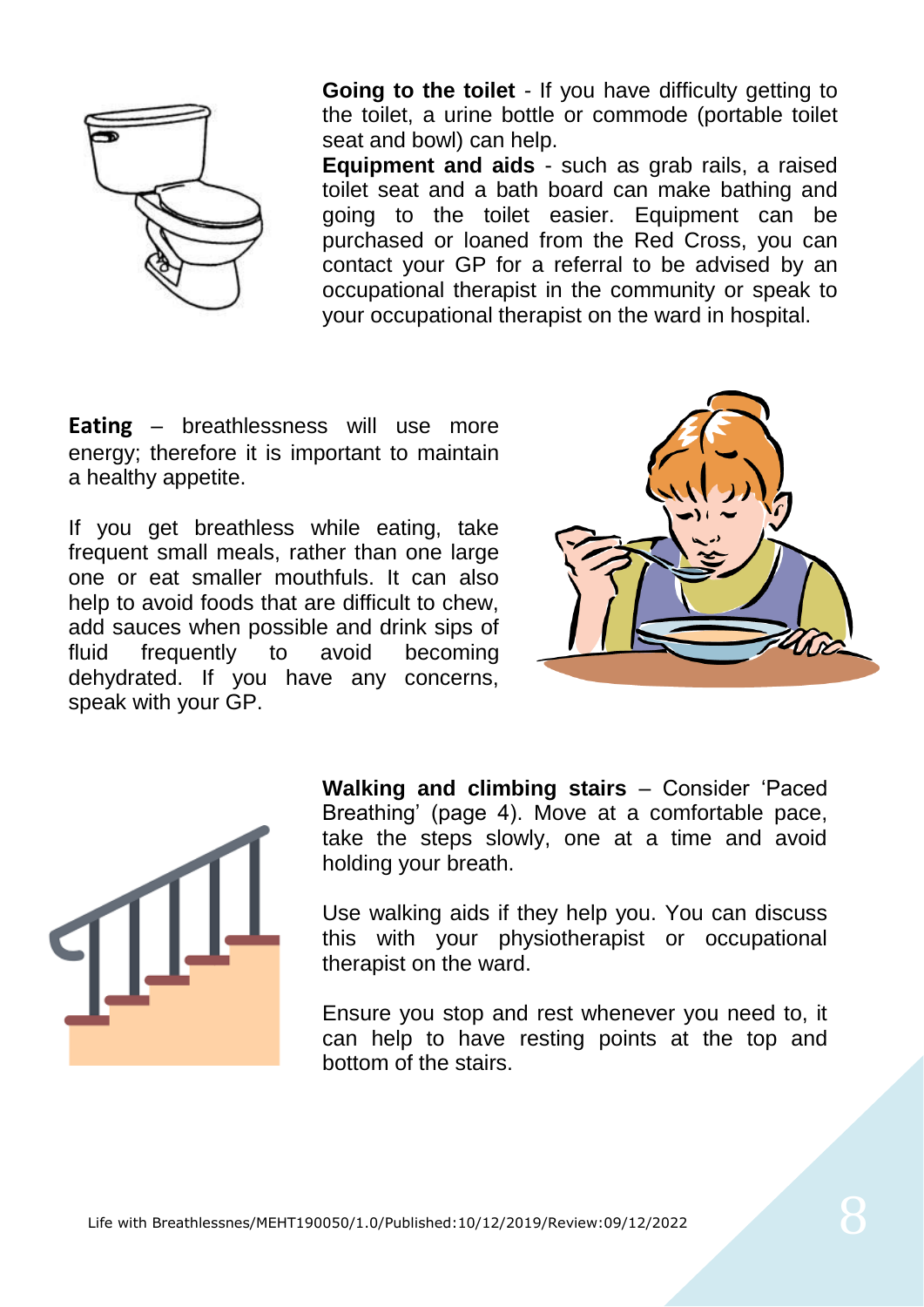### **4. Mindfulness and Relaxation**

Stress and anxiety are common symptoms for people with lung conditions. Anxiety tends to make the feeling of breathlessness stronger, which in turn leads to more anxiety. It is important to remember that breathlessness in itself is not harmful and you will recover your breathing on resting. It is also possible to try to control the level of anxiety you are feeling and relaxation is one way of helping with this.

#### **Preparing for relaxation**

Relaxation is not always easy, but the more you practice the easier and more effective you will find it.

Try to allow yourself to have some time each day to practice your relaxation exercise, approximately 20 minutes undisturbed.

Try to ensure the light and temperature of the room is at a comfortable level, it might also help to listen to relaxing music or sounds e.g. waves, rainfall, birds singing.

Ensure you are in a comfortable position and that your neck, shoulders and arms are as relaxed as possible. Sit or lie with your legs uncrossed and try to have your elbows supported at your side on cushions or on the arm of the chair.

Try to close your eyes. If this is too difficult, choose a spot in front of you, on the wall or floor, and keep your eyes fixed on this point. When you are more relaxed it will be easier to keep your eyes closed.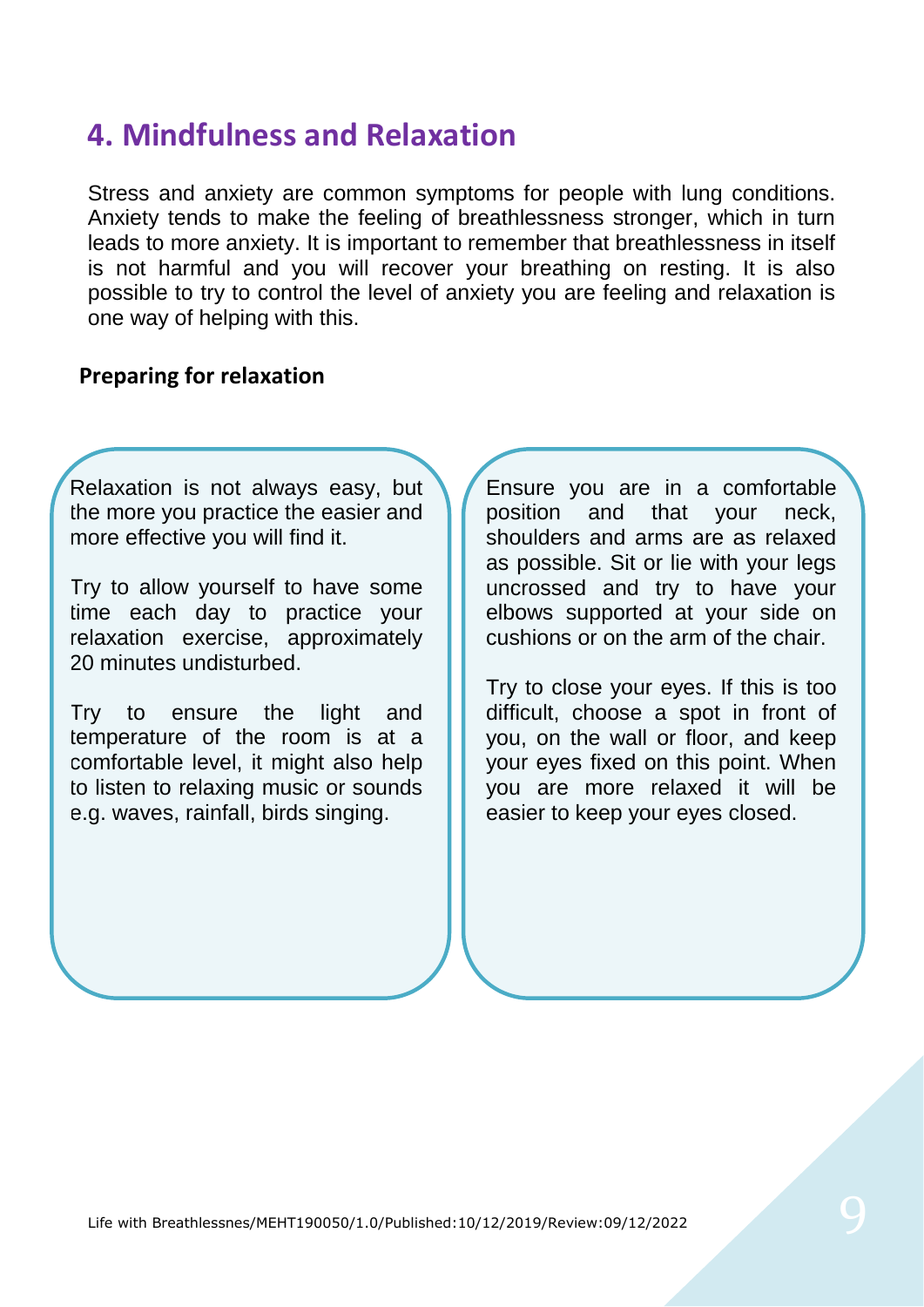#### **Relaxation Exercises**

#### **Letting go of thoughts**

Close your eyes and imagine that you are sitting on the bank of a river.

You are warm and relaxed, and able to breathe freely.

You see many leaves slowly drifting downstream.

When a thought or feeling comes into your mind, try to see this as a leaf and let it drift away from you, and disappear.

When it's gone, return to gazing at the river waiting for the next leaf to float by with a new thought.

Try not to think about the contents of each leaf. Just observe it and then let it go.

Sometimes the same leaf may come up many times or several leaves will seem related to each other, or the leaves may be empty. That's okay.

Don't allow yourself to be concerned with these thoughts. Just watch them pass in front of your mind's eye.

#### **Two Minute Imagery Relaxation**

Close your eyes. Try to imagine that you are relaxing in a peaceful and safe place. This could be a room, a beach, a park, a garden. Ideally somewhere that you are familiar with.

Imagine yourself in this peaceful scene using all of your senses. Ask yourself these questions:-

What do you see? People, animals, buildings, plants, blue sky

What do you feel? Is it warm and sunny?

What can you smell?

What can you hear? The sound of waves on the beach, people talking, children playing

Imagine this calm scene in as much detail as possible, so that you can feel that you are actually there and are immersed in deep relaxation.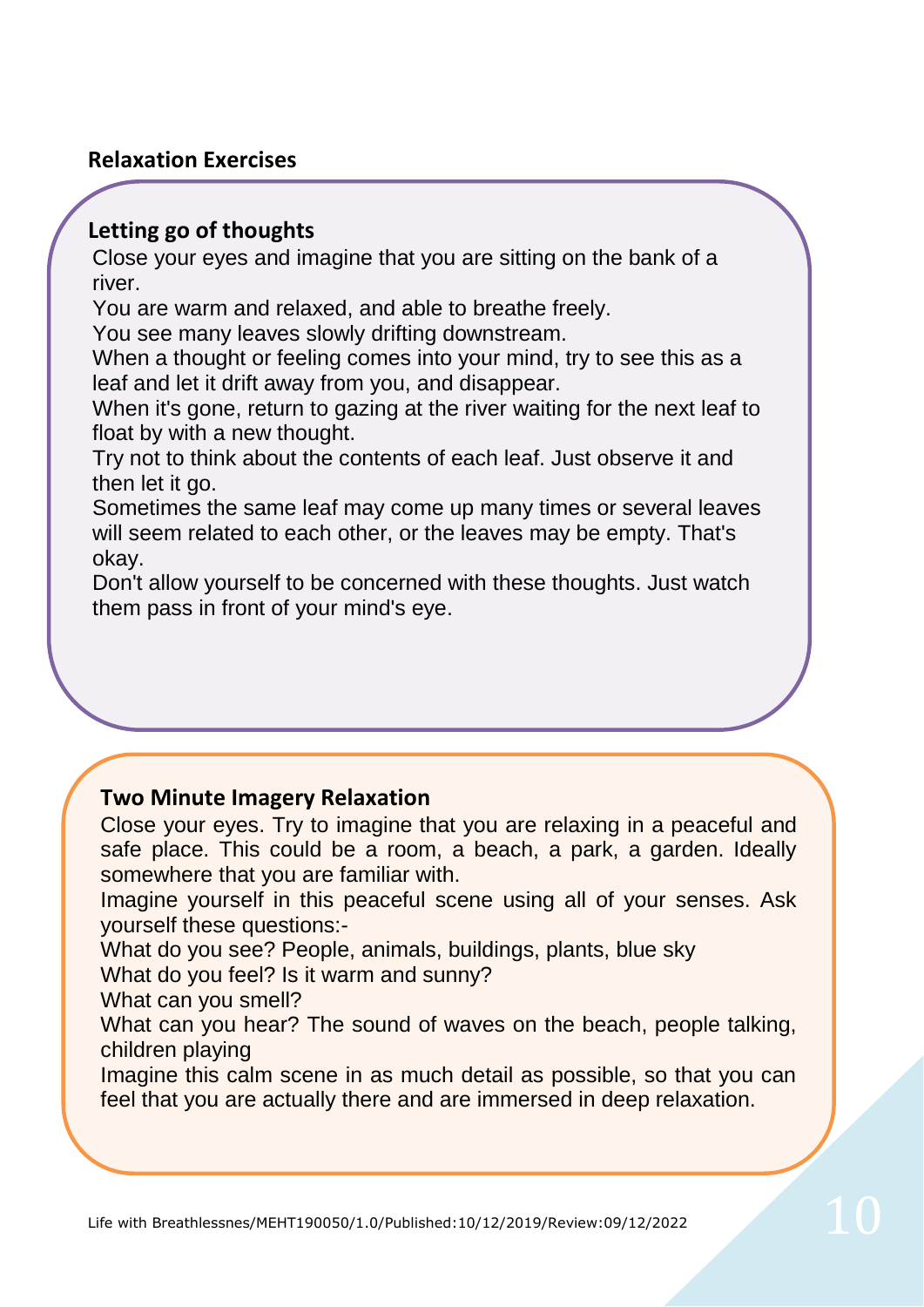#### **Body Scan**

Begin by focussing your attention on your feet, trying to release the tension in your muscles.

First think of your toes, working up through your ankles to your calves and shins, over your knees and along your thighs.

Notice how loose your legs feel now.

Become aware of your tummy and then your chest. Feel the tension flowing out of your body.

Now think of your shoulders working down to your elbows, through your forearms, and into your wrists, hands and fingers.

Become aware of your fingertips.

Notice how loose your arms feel now.

Next, focus your attention on your lower back and pelvis. Try to release any tension you are feeling here.

Allow this feeling of looseness rise up your back, to the back of your chest and shoulder blades

Continuing up into your neck and scalp, to the crown of your head. Slowly begin to focus on your forehead and move down to your jaw.

Imagine that you have a giant paint brush, sweeping over your body, following the same route and creating a feeling of calm and relaxation.

Feel that every part of your body is relaxed.

#### **When you finish your relaxation exercise**

Become aware of your actual surroundings by listening to the sounds around you and be aware of how relaxed you feel. Start to move very gently by stretching your arms and legs before moving from your position.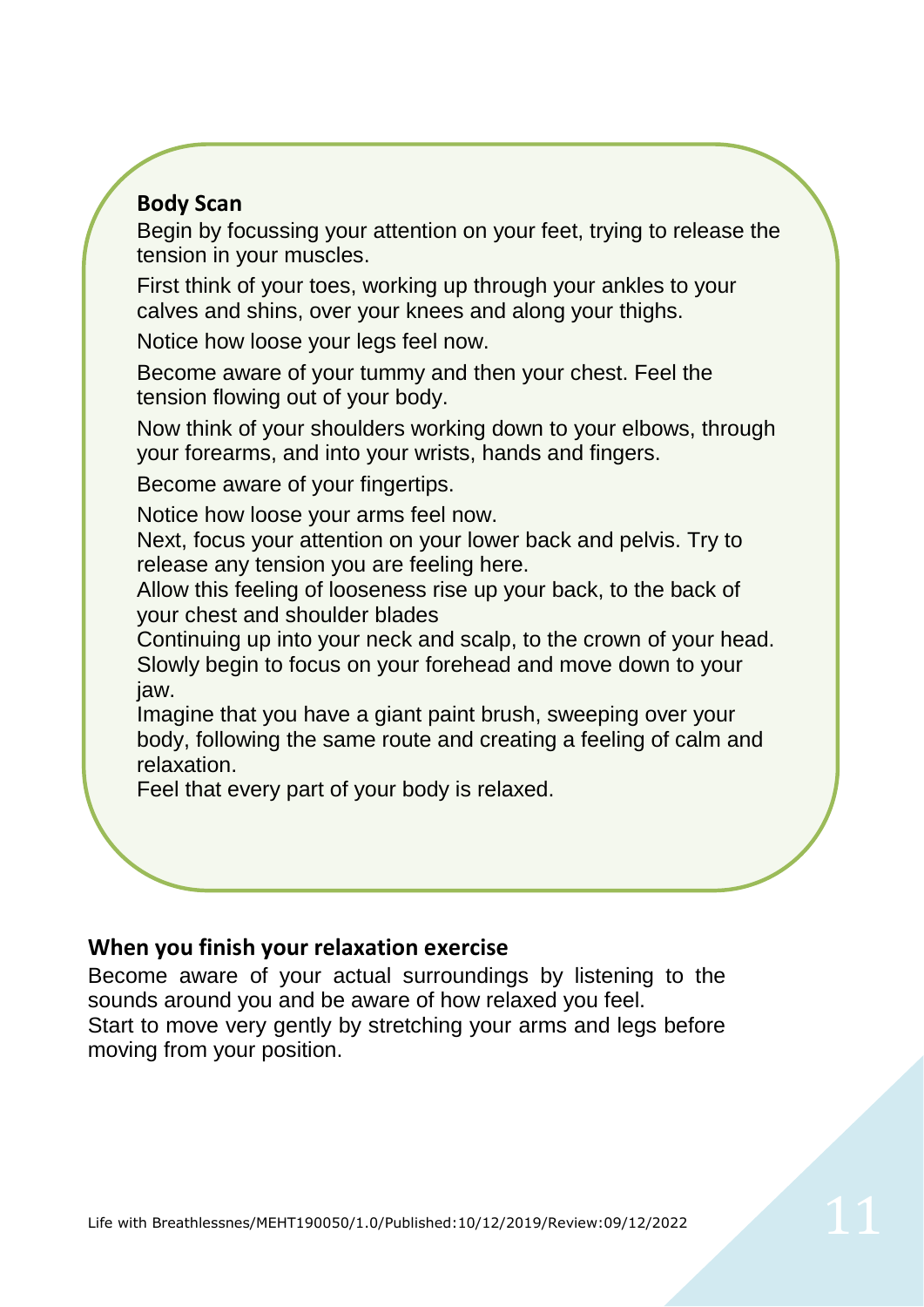### **5. Exercise**

Remember it is important to stay as active as you can.

Avoiding activity weakens your muscles and reduces your fitness which can lead to more breathlessness in daily activities. With exercise, overtime you will start to feel more confident in your ability to control your breathing. You may feel short of breath but this is a natural response to exercise.

You may feel more confident in exercising with a friend, or join a group exercise class.

#### **How can I get involved in Exercise?**

- COPD Team Pulmonary Rehabilitation
	- o Your physiotherapist/nurse/doctor can refer you to the team from hospital.
- Some GP services provide discounts at local gyms
	- $\circ$  Speak to your GP regarding this.
- Healthy Balance Classes
	- o Provides strength and balance exercise classes for people who have fallen, have a fear of falling or would like to increase their confidence in moving about safely.
	- o The classes take place in community venues throughout mid Essex. The classes last for one hour and are free for the first 12 weeks.
	- o Phone 0300 303 9988 to self-refer.
- CSP 'Love Activity, Hate Exercise' Campaign
	- o Search [www.csp.org/uk/activity](http://www.csp.org/uk/activity) for advice on exercise for people with long term conditions.

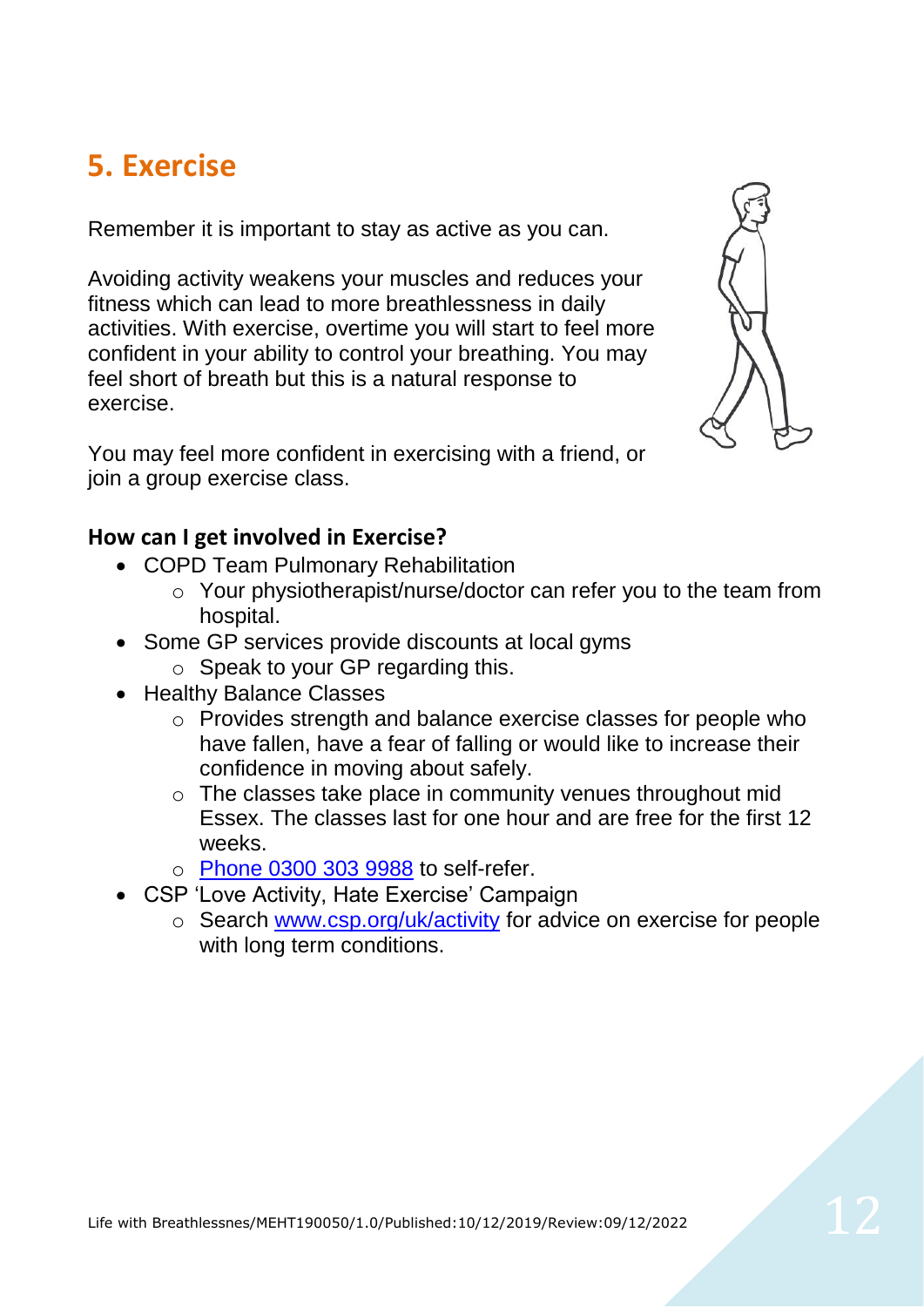### **6. Smartphone Apps**

If you have a smart phone, you may be able to download an App to help with mindfulness and breathing control. Some of these Apps have a free trial for up to 30 days, but need purchasing after this period, so make sure you check first.

#### **Some examples are:**

*Headspace: Guided Meditation – mainly for mindfulness and relaxation Calm – mainly for mindfulness and relaxation iBreathe – can customise your breathing exercises. Your physiotherapist can help direct you with this.*



### **7. Medication**



Liaise with your doctors or Clinical Nurse Specialist regarding your medication. Ensure you have your inhalers topped up in plenty of time. Don't forget to bring your normal medication/inhalers into hospital with you, or when on holiday, or out and about. Ask your nurse/pharmacist to check your

inhaler technique.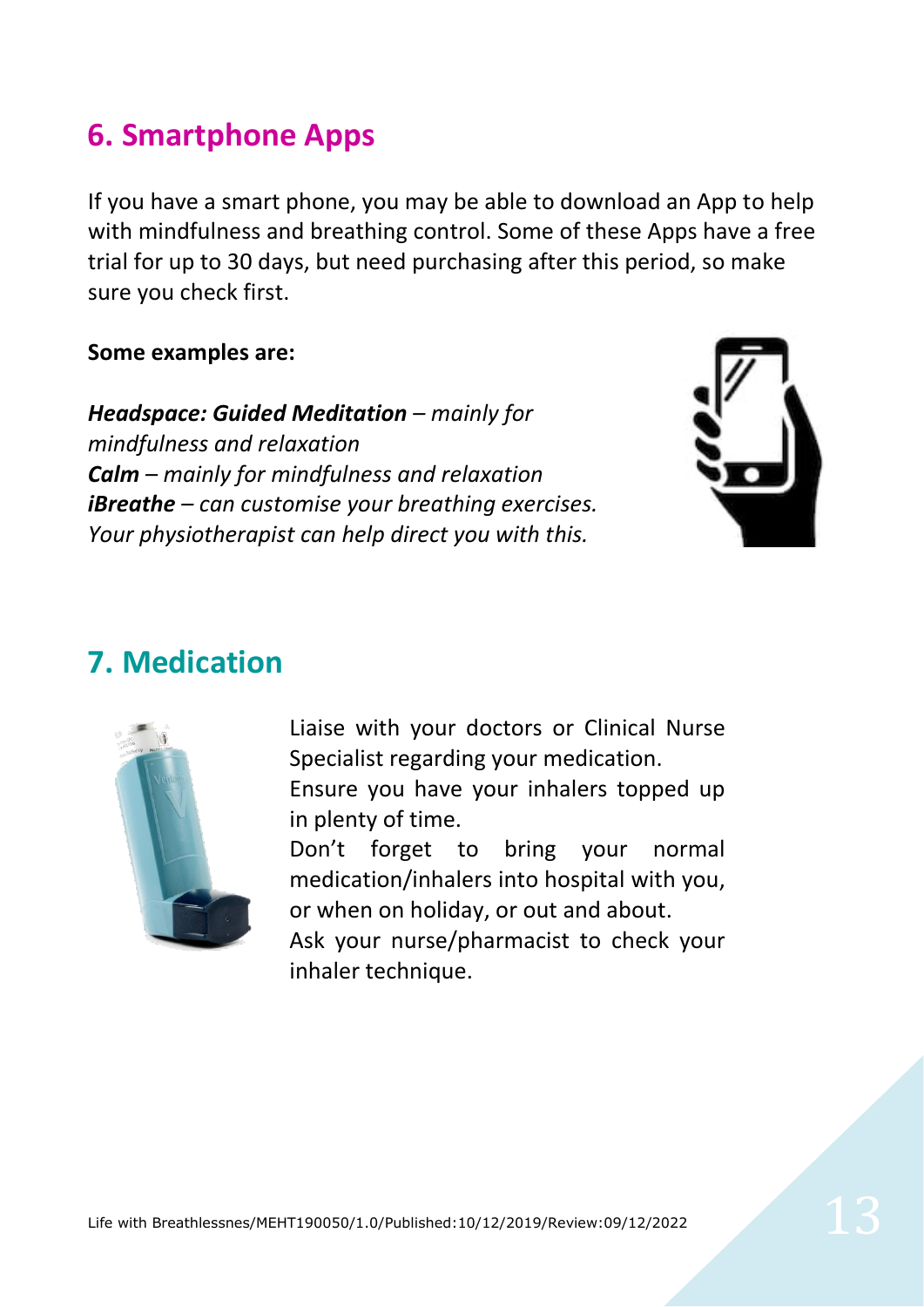### **8. Services in the Mid Essex Area**

#### **Age UK (Essex)** Tel: 01245 346106 [www.ageuk.org.uk/](http://www.ageuk.org.uk/)

*Age UK provide services to support with housework and shopping, toenail cutting and befriending services.*

### **Breathe Easy (British Lung Foundation Support Group Network)**

[www.blf.org.uk/BreatheEasy](http://www.blf.org.uk/BreatheEasy)

*Provides support and information for people living with a lung condition, and for those who look after them.*

#### **The Breathe Programme** [http://www.thebreatheprogramme.co.uk](http://www.thebreatheprogramme.co.uk/)

*Access to relaxation audio and mindfulness breathing audio.* (Click on 'Stress, Anxiety and Relaxation' in menu).

#### **Breathlessness Intervention Service (BIS)**

[www.cuh.org.uk/breathlessness](http://www.cuh.org.uk/breathlessness)

*A service that operates from the Cambridge University Hospitals website – including videos, factsheets and audio-clips on managing breathlessness and relaxation.* 

#### **British Lung Foundation** [www.blf.org.uk](http://www.blf.org.uk/)

*Provides information on all types of lung conditions including issues such as travel, oxygen, equipment and financial benefits.*

#### **British Redcross** <https://www.redcross.org.uk/>

*For equipment, wheelchair loan and further services such as; befriending* 

#### **Carers First** Tel: 0300 303 1555

*Supports individuals who look after a relative or friend who needs support because of a disability, illness, addiction or frailty.*

**Farleigh Clinical Advice Line Tel: 01245 455478 [www.farleighhospice.org](http://www.farleighhospice.org/)** *Offers advice, group sessions and Easibreathe Classe for breathlessness management.*

#### **GP Surgery**

*Your GP can provide general advice and signposting to other appropriate services, as well as check your inhaler technique.*

#### **Healthy Balance Class** Tel: 0300 303 9988 to self-refer.

*Provides strength and balance exercise classes – see page 13.*

Life with Breathlessnes/MEHT190050/1.0/Published:10/12/2019/Review:09/12/2022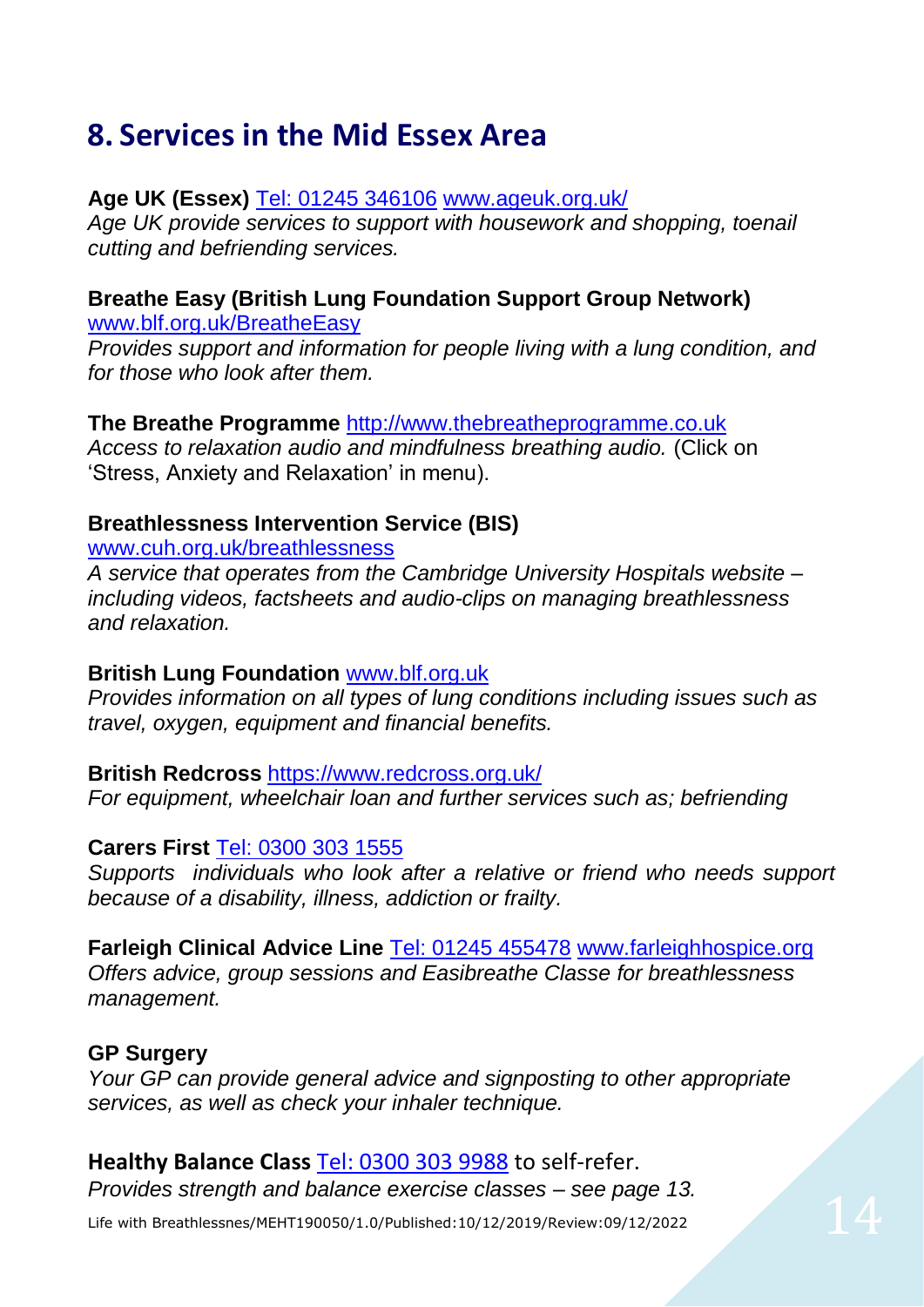#### **Health Navigator** Central Point of Access Tel: 0300 003 1902

*Offers support with transport to appointments, and signpost to other services in the community.*

#### **IAPT 'Health in Mind'** Tel: 01376 308704 [www.northessexiapt.nhs.uk/mid](http://www.northessexiapt.nhs.uk/mid-essex)[essex](http://www.northessexiapt.nhs.uk/mid-essex)

*Provides therapies for people experiencing mental health problems, such as: depression, anxiety and long term physical health conditions.*

#### **Living Well Essex:** [www.livingwellessex.org](http://www.livingwellessex.org/)

*This is a website which gives a wealth of information on topics such as staying at home, meal provision services, community access, befriending services and legal matters.*

#### **Macmillan Cancer Support** [www.macmillan.org.uk](http://www.macmillan.org.uk/)

*Offers support and advice on living with breathlessness.*

#### **My Life My Lungs** www.mylungsmylife.org

*A website designed to teach people with conditions such as COPD and asthma, self-management techniques to use in daily life.*

#### **Smokefree** www.nhs.uk/smokefree

*Offers free information, advice and support via the helpline and website to people who want to give up smoking, or who have given up and do not want to start again.*

#### **Social Care Direct** Tel: 0845 603 7630

*Social Services in the community. Access to carers, therapists, equipment.*

**Created by Alex Bailess, Physiotherapist, and Amy Salha, Occupational Therapist**